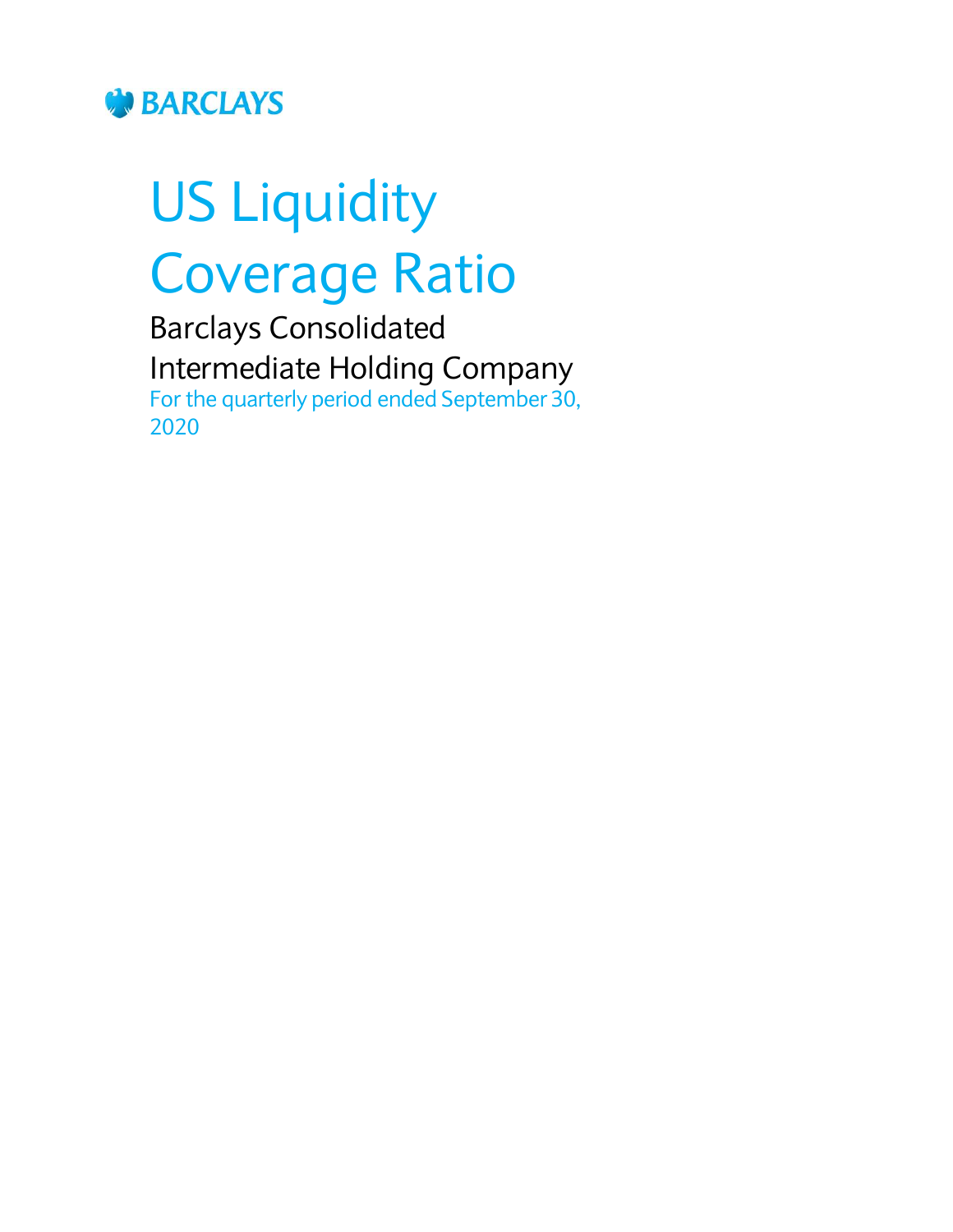#### **Contents**

| Overview                            |    |
|-------------------------------------|----|
| US Liquidity Coverage Ratio         | 4  |
| <b>High Quality Liquid Assets</b>   |    |
| <b>Funding Sources</b>              | 8  |
| Currency and Derivative Exposure    | 9  |
| Liquidity Management                | 9  |
| Note on forward-looking statements: | 10 |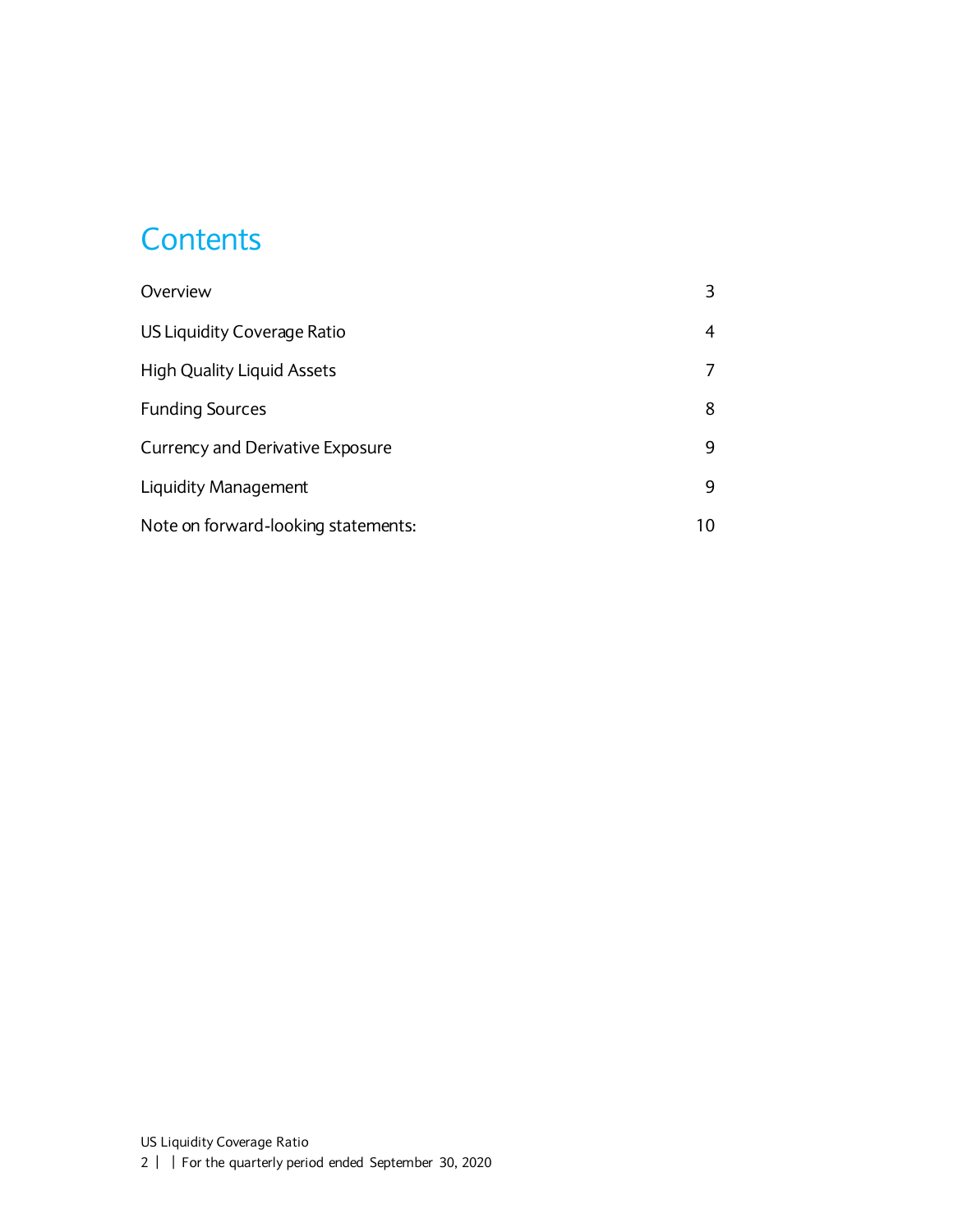#### <span id="page-2-0"></span>Overview

Barclays is a transatlantic consumer and wholesale bank, offering an integrated set of products and services across retail banking, wealth management, corporate banking and investment banking. We serve individuals, small and large businesses, corporations, institutions and governments. Barclays operates through two principal business divisions: Barclays UK and Barclays International. Our dual home markets in the UK and US anchor our business in the two most important global financial centers and two of the most resilient western economies.

Barclays' US subsidiaries and non-branch businesses are organized under an Intermediate Holding Company (IHC), Barclays US LLC (BUSLLC), in order to meet the legal requirements established by Regulation YY of the Board of Governors of the Federal Reserve System (the Board). The IHC became operational on July 1, 2016 and its key operating subsidiaries include Barclays Capital Inc. (BCI) and Barclays Bank Delaware (BBDE). Barclays Group US Inc. (BGUS) is a bank holding company that holds all of the IHC's subsidiaries. BCI is our Securities and Exchange Commission (SEC) registered securities broker-dealer and Commodity Futures Trading Commission (CFTC) registered Futures Commission Merchant (FCM), and operates key investment banking and capital markets businesses within Barclays' Corporate and Investment Bank Business Offering. BBDE is our US Insured Depository Institution (IDI) regulated by the FDIC, and operates our US Consumer Bank business within Barclays' Cards and Payments business offering.

The IHC has been subject to the US Liquidity Coverage Ratio (LCR) minimum requirement of 100% as of April 1, 2017. In October 2019, the Board, the Office of the Comptroller of the Currency (OCC), and the Federal Deposit Insurance Corporation (FDIC) (collectively, the US Bank Regulators) finalized rules that provide for tailored application of certain capital, liquidity and stress testing requirements across different categories of banking institutions ("Tailoring Rule"). As a Category III IHC with total weighted Short Term Wholesale Funding of less than \$75bn, Barclays IHC is eligible for a lower minimum LCR net cash outflow requirement of 85%. The IHC LCR for Q3 is reported based on a 100% net cash flow requirement.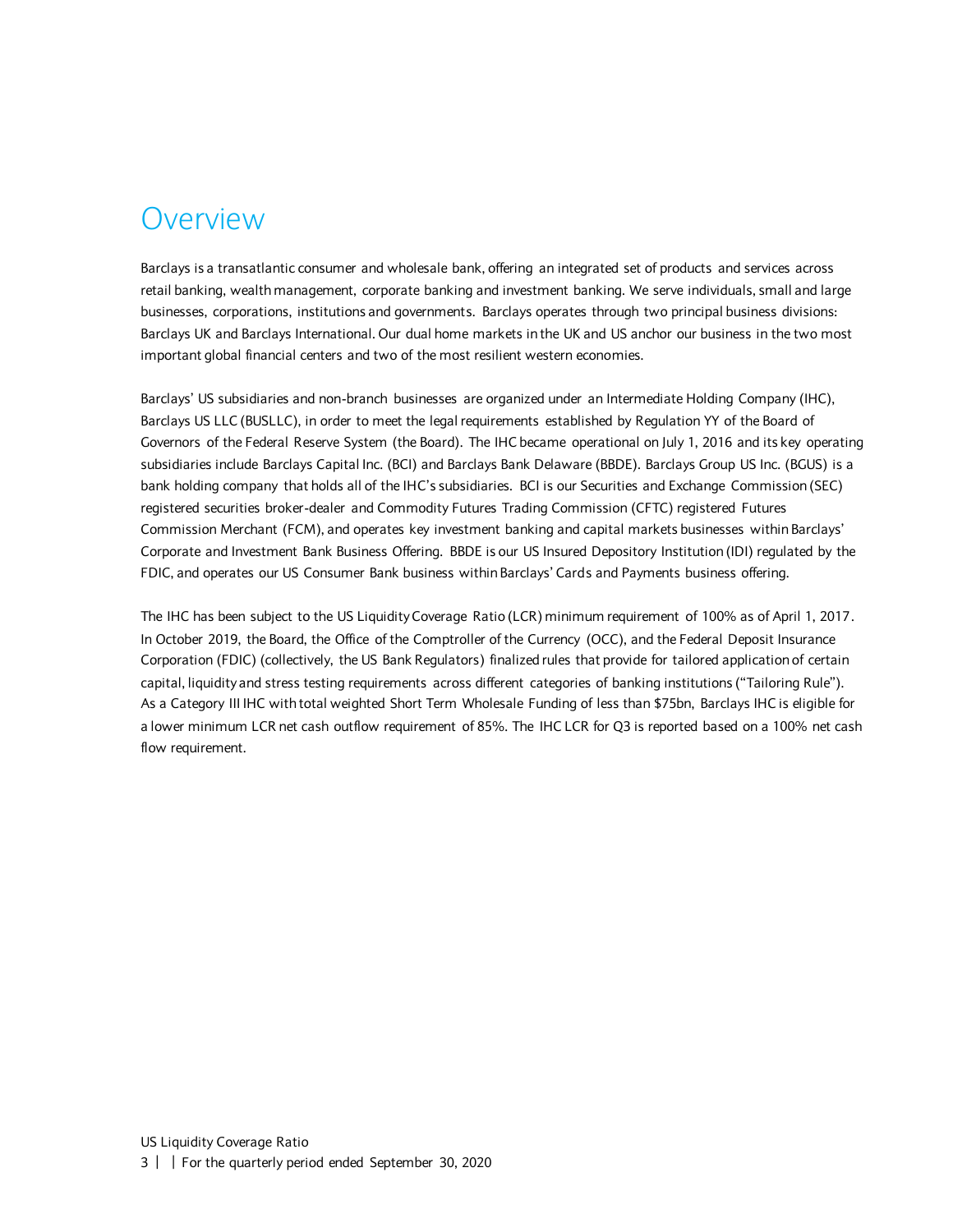# <span id="page-3-0"></span>US Liquidity Coverage Ratio

The LCR is a quantitative liquidity requirement implemented by the US Bank Requlators. It requires each subject company to maintain high-quality liquid assets (HQLA) sufficient to meet its projected total net cash outflows over a 30 calendarday period of significant stress. The calculation of projected total net cash outflows for the LCR is also required to incorporate the difference between the peak day and 30-day cumulative net cash outflow, or a maturity mismatch addon. The LCR is calculated by dividing HQLA by the total net cash outflows<sup>1</sup>, with a regulatory minimum ratio requirement of 100%.

The HQLA is comprised of Level 1, 2A, and 2B Assets with associated haircuts that are prescribed by the US Bank Regulators. Level 1 Assets include Central Bank reserves, US Treasuries, Agencies, and some Sovereigns and are not subject to a haircut. Level 2A Assets include debt guaranteed by a U.S. government sponsored entity, as well as other Sovereigns, and have a 15% haircut. Level 2B Assets receive a 50% haircut and encompass investment grade debt and Russell 1000 equities. Level 2A and 2B Assets may not comprise more than 40% of the entire buffer, and Level 2B Assets may not comprise more than 15% of the entire buffer. The assets in the buffer must be unencumbered and under Barclays Treasury control. Furthermore, under the LCR rule, the excess amount of HQLA held by BBDE as an IDI subsidiary subject to a minimum LCR requirement is not transferrable to non-bank affiliates and must be excluded from the consolidated IHC's HQLA.

| <b>IHC LCR (\$millions)</b> |                          |
|-----------------------------|--------------------------|
|                             | <b>Quarterly Average</b> |
|                             | Weighted Amount          |
|                             | as of Sep. 30, 2020      |
| HQLA                        | 18,384                   |
| Net Outflows                | 10,755                   |
| I CR                        | 172% <sup>2</sup>        |

l

<sup>1</sup> Barclays IHC qualifies as a Category III institution under the Tailoring Rule, subject to a reduced net cash outflow requirement of 85%. Net cash outflows in this disclosure are reported at the full 100% requirement.

<sup>&</sup>lt;sup>2</sup> The average of the liquidity coverage ratios as calculated under § 249.10(b) for the quarterly period as of September 30, 2020.

US Liquidity Coverage Ratio

<sup>4</sup> | | For the quarterly period ended September 30, 2020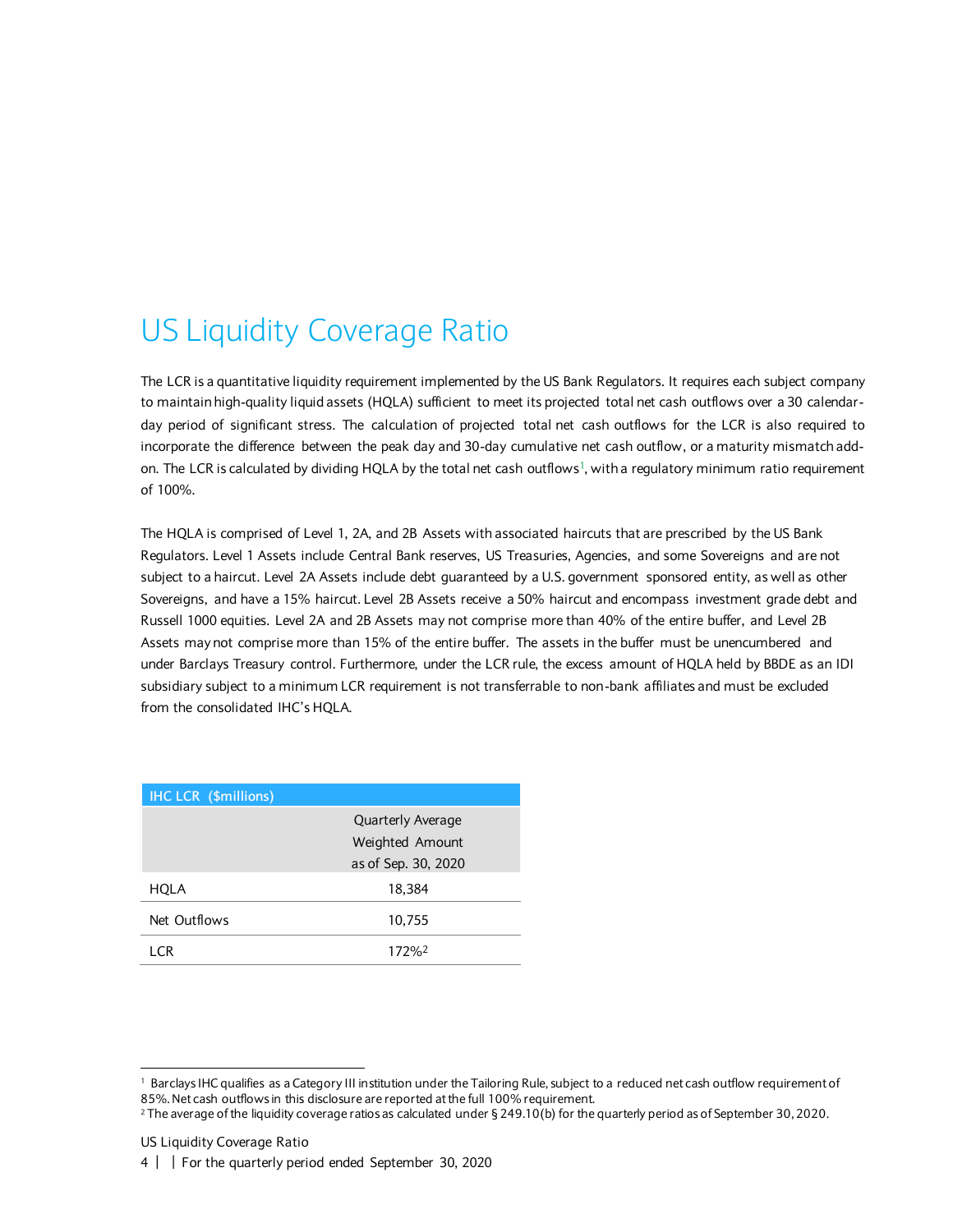The table below summarizes the primary categories of net cash outflows in the LCR calculation. Inflow and outflow products are prescribed per the LCR mapping, and are attributed with explicit weightings largely based on underlying asset quality and counterparty information. Inflows are capped at 75% of total outflows. Additionally, secured lending transactions where the asset has been rehypothecated for greater than 30 days receive a 0% inflow weighting in the calculation.

| <b>LCR Weighting</b>           |         |       |                                                         |
|--------------------------------|---------|-------|---------------------------------------------------------|
| Deposit Funding                | Minimum | 3%    | Stable deposits, fully insured by the FDIC              |
|                                | Maximum | 40%   | Partially insured, non-retail deposit, non-<br>brokered |
| Unsecured wholesale<br>Funding | Minimum | 5%    | Operational deposits, fully insured by the FDIC         |
|                                | Maximum | 100%  | Financial, non-operational                              |
| Secured wholesale              | Minimum | $0\%$ | Secured by Level 1 liquid assets, including US          |
| funding/lending                |         |       | Treasuries, Agencies, and Sovereigns.                   |
|                                | Maximum | 100%  | Secured by Non-HQLA assets                              |

The Board has implemented public disclosure requirements for the LCR to promote market discipline by providing the public with comparable liquidity information about covered companies. The requirement to disclose applies to all depository institution holding companies and covered nonbank financial companies that are subject to the LCR. The disclosure requires a quantitative and qualitative summary on a quarterly basis.

The following table details the Consolidated Barclays IHC LCR for the quarterly period ended September 30, 2020.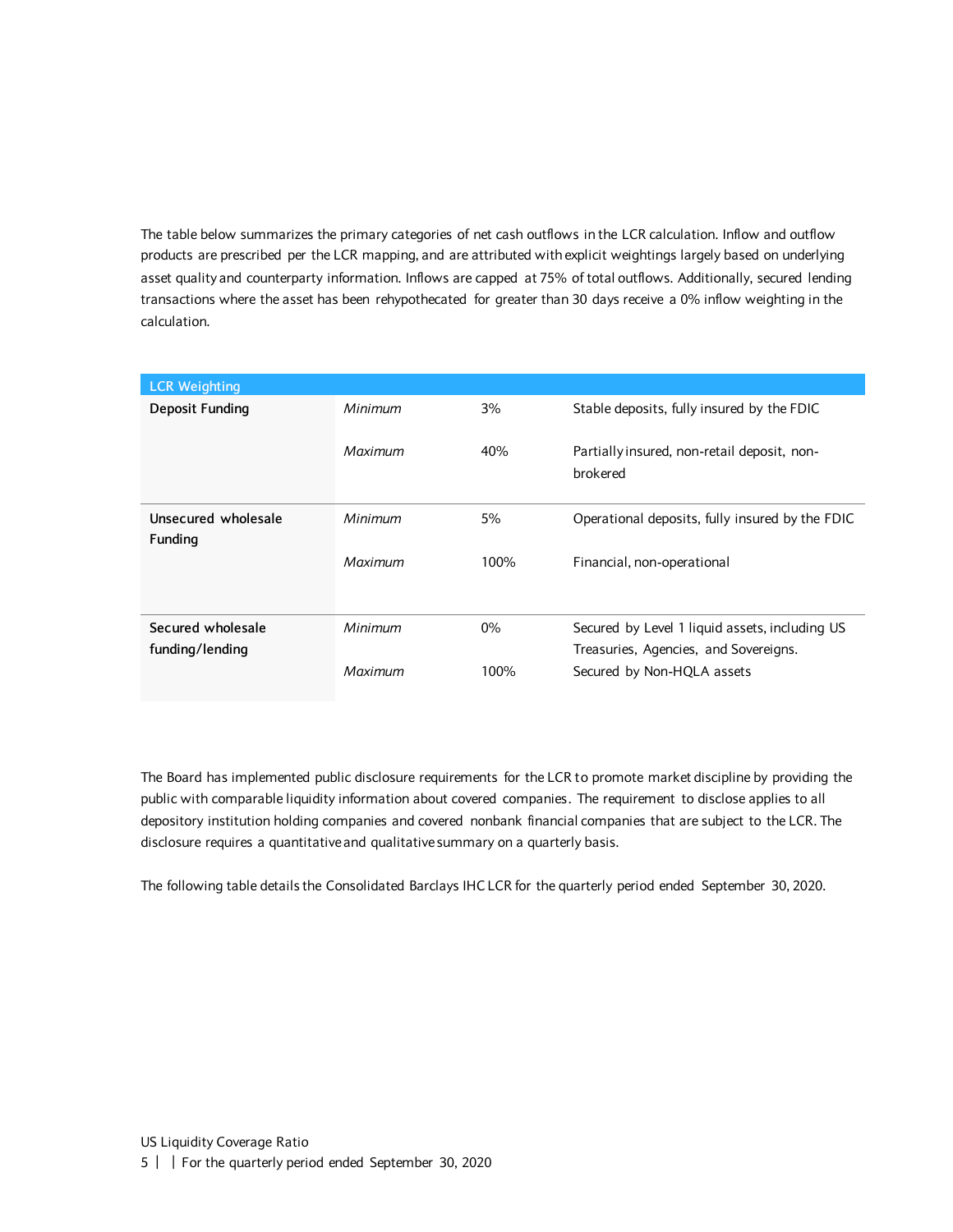|    | 3Q20 Liquidity Coverage Ratio Disclosure                                    |            |                     |
|----|-----------------------------------------------------------------------------|------------|---------------------|
|    | 06/30/2020 to 9/30/2020                                                     | Average    | Average             |
|    | In Millions of U.S Dollars                                                  | Unweighted | Weighted            |
|    | HIGH-QUALITY LIQUID ASSETS                                                  | Amount     | Amount              |
| 1  | Total eligible high-quality liquid assets (HQLA), of which:                 | 18,387     | 18,384              |
| 2  | Eligible Level 1 liquid assets                                              | 18,368     | 18,368              |
| 3  | Eligible level 2A liquid assets                                             | 19         | 16                  |
| 4  | Eligible level 2B liquid assets                                             | 0          | $\mathbf{0}$        |
|    |                                                                             |            |                     |
|    | <b>CASH OUTFLOW AMOUNTS</b>                                                 |            |                     |
| 5  | Deposit outflow from retail customers and counterparties, of which:         | 24,053     | 3,235               |
| 6  | Stable retail deposit outflow                                               | 0          | $\mathbf{0}$        |
| 7  | Other retail funding                                                        | 16,904     | 1,690               |
| 8  | Brokered deposit outflow                                                    | 7,150      | 1,545               |
| 9  | Unsecured wholesale funding outflow, of which:                              | 2,194      | 2,188               |
| 10 | Operational deposit outflow                                                 | 0          | $\Omega$            |
| 11 | Non-operational funding outflow (incl Wholesale free credits)               | 2,194      | 2,188               |
| 12 | Unsecured debt outflow                                                      | 0          | $\mathbf{0}$        |
| 13 | Secured wholesale funding and asset exchange outflow, of which:             | 113,757    | 25,788              |
| 14 | Additional outflow requirements, of which:                                  | 2,384      | 1,316               |
| 15 | Outflow related to derivative exposures and other collateral requirements   | 1,766      | 708                 |
| 16 | Outflow related to credit and liquidity facilities including unconsolidated |            |                     |
|    | structured transactions and mortgage commitments                            | 608        | 608                 |
| 17 | Other contractual funding obligation outflow                                | 203        | 73                  |
| 18 | Other contingent funding obligations outflow                                | 0          | $\mathbf 0$         |
| 19 | <b>TOTAL CASH OUTFLOW</b>                                                   | 142,592    | 32,600              |
|    | <b>CASH INFLOW AMOUNTS</b>                                                  |            |                     |
| 20 | Secured lending and asset exchange cash inflow                              | 119,258    | 18,387              |
| 21 | Retail cash inflow                                                          | 213        | 106                 |
| 22 | Unsecured wholesale cash inflow                                             | 1,737      | 1,736               |
| 23 | Other cash inflows, of which:                                               | 1,939      | 1,939               |
| 24 | Net derivative cash inflow                                                  | 354        | 354                 |
| 25 | Securities cash inflow                                                      | 0          | $\Omega$            |
| 26 | Broker-dealer segregated account inflow                                     | 1,585      | 1,585               |
| 27 | Other cash inflow                                                           | $\Omega$   | $\Omega$            |
| 28 | <b>TOTAL CASH INFLOW</b>                                                    | 123,147    | 22,168              |
|    |                                                                             |            | Average             |
|    |                                                                             |            | Amount <sup>1</sup> |
| 29 | <b>HQLA AMOUNT</b>                                                          |            | 18,384              |
| 30 | TOTAL NET CASH OUTFLOW AMOUNT EXCLUDING THE MATURITY MISMATCH ADD-ON        |            | 10,432              |
| 31 | <b>MATURITY MISMATCH ADD-ON</b>                                             |            | 324                 |
| 32 | TOTAL NET CASH OUTFLOW AMOUNT                                               |            | 10,755              |
| 32 | LIQUIDITY COVERAGE RATIO (%)                                                |            | 172%                |

 The amounts reported in this column may not equal the calculation of those amounts using component amounts reported in rows 1-28 due to technical factors such as the application of the level 2 liquid asset caps, the total inflow cap, and for depositor y institution holding companies subject to subpart G, the application of the modification to total net cash outflows.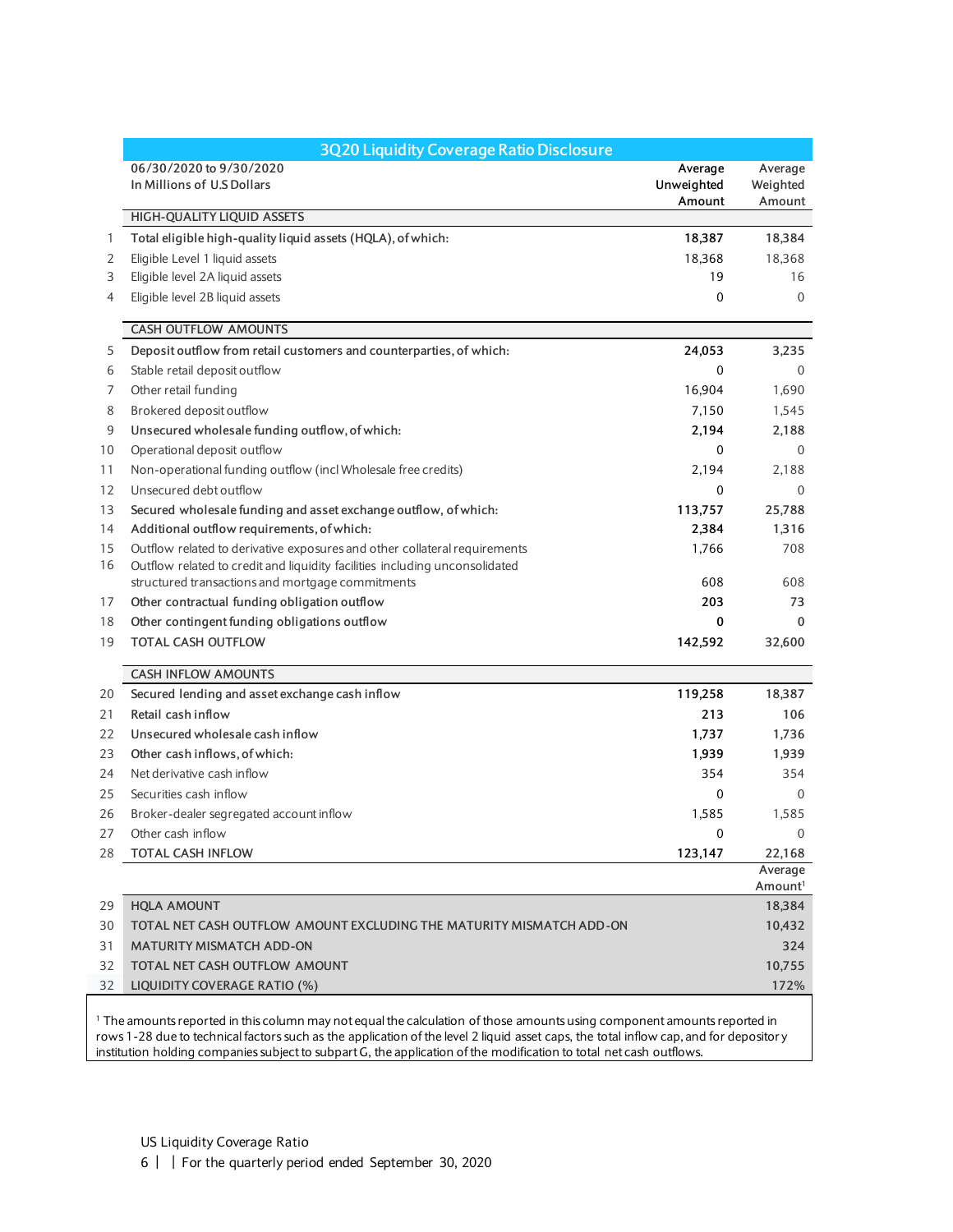Barclays IHC has consistently demonstrated a strong LCR since required to maintain a 100% minimum ratio, with a 3Q20 average of 172%. Secured financing in BCI is the primary driver of the IHC's LCR. The average 3Q20 secured financing stress is 69% of the \$10.8bn total IHC weighted net cash outflow. HQLA has averaged \$18.4bn for the quarter, well above the minimum requirement with respect to the total net cash outflows. BBDE also contributes to volatility from deposits outflow and fluctuation in reserve balances. Because BBDE is an IDI subsidiary of the IHC with a minimum LCR requirement, surplus HQLA in excess of its standalone requirement is not transferable to non-bank affiliates and it is excluded from the IHC HQLA.

The 3Q20 average LCR of 172% decreased 9% from the 2Q20 average of 181%. This is primarily driven by an increase in secured financing stress outflows due to client driven market activities net of increases in Level 1 HQLA assets. The average LCR will fluctuate from period to period due to changes in HQLA and ongoing business activity.

# <span id="page-6-0"></span>High Quality Liquid Assets

The IHC's average HQLA for 3Q20 is \$18.4bn, an increase of \$1.1bn from the prior quarter average of \$17.3bn. The composition of HQLA is mainly Level 1, as it includes US Treasury holdings in the bank's liquidity pool as well as central bank reserves. The stressed and notional balances are largely equivalent since Level 1 HQLA does not receive a haircut.

| HQLA (\$millions) |                                        |                                             |
|-------------------|----------------------------------------|---------------------------------------------|
|                   | Quarterly Average<br>Unweighted Amount | <b>Quarterly Average</b><br>Weighted Amount |
|                   | as of Sep. 30, 2020                    | as of Sep. 30, 2020                         |
| Level 1           | 18,368                                 | 18,368                                      |
| Level 2A          | 19                                     | 16                                          |
| Level 2B          |                                        |                                             |
| <b>Total HQLA</b> | 18,387                                 | 18,384                                      |

7 | | For the quarterly period ended September 30, 2020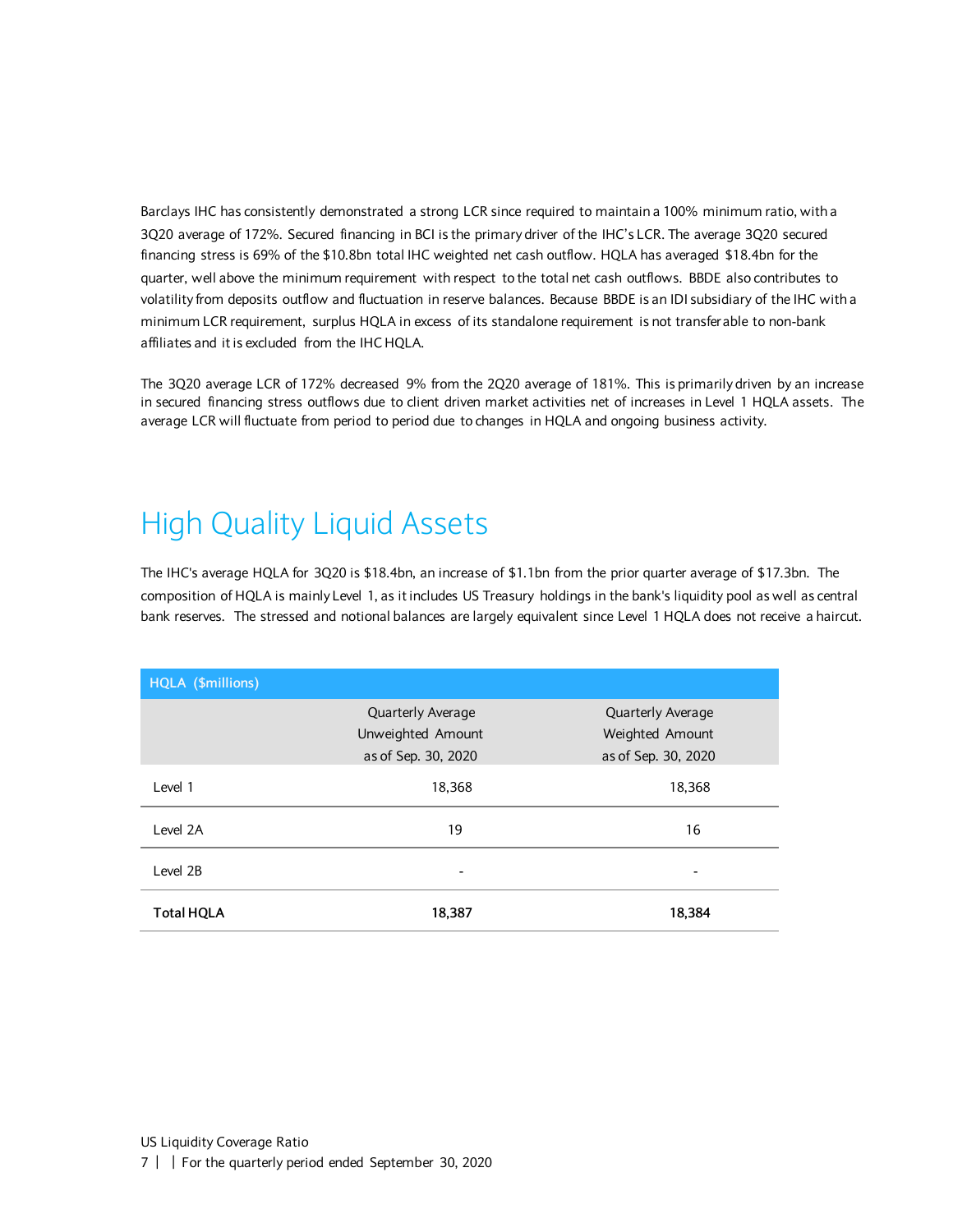# <span id="page-7-0"></span>Funding Sources

The IHC maintains a funding profile that is diversified across a range of funding types and tenors. The IHC closely manages its short and long term liquidity needs and risks in the normal course of business and under different stress scenarios. The primary sources of funding for the IHC are secured funding transactions, senior and subordinated unsecured debt, retail and brokered deposits, a credit card securitization program, and shareholders' equity. Secured funding transactions are mainly collateralized by HQLA securities. The primary usages of secured funding in the IHC are securities borrowing transactions and the funding of the firm's portfolio of investment securities.

Retail and brokered deposit products provide a stable source of funding for the IHC's credit card and consumer loan business operating in BBDE. Additional long-term funding for the bank entity is provided through a credit card securitization program.

Additional unsecured funding needs for the IHC are met through debt and equity issued to the IHC's parent, Barclays Bank PLC (BBPLC). These sources are used to support the cash needs of the IHC's businesses and fund the IHC's liquidity buffer.

Potential liquidity risks associated with the IHC's sources of funding are monitored and mitigated by the IHC's HQLA liquidity buffer. These risks are managed as part of Barclays Liquidity Risk Appetite (LRA), which accounts for potential liquidity needs under a range of stress scenarios and over different time horizons.

| Unsecured LCR Outflows and Inflows (\$millions)                                                    |                                                               |                                                            |
|----------------------------------------------------------------------------------------------------|---------------------------------------------------------------|------------------------------------------------------------|
| Outflows                                                                                           | Quarterly Average<br>Unweighted Amount as<br>of Sep. 30, 2020 | Quarterly Average<br>Weighted Amount as<br>of Sep 30, 2020 |
| Deposit outflow from retail customers and counterparties,                                          |                                                               |                                                            |
| of which:                                                                                          | 24,053                                                        | 3,235                                                      |
| Other retail funding outflow                                                                       | 16,904                                                        | 1,690                                                      |
| Brokered deposit outflow                                                                           | 7,150                                                         | 1,545                                                      |
| Unsecured wholesale funding outflow, of which:<br>Non-operational funding outflow (incl. Wholesale | 2,194                                                         | 2,188                                                      |
| free credits)                                                                                      | 2,194                                                         | 2,188                                                      |
| <b>Inflows</b>                                                                                     |                                                               |                                                            |
| Retail cash inflow                                                                                 | 213                                                           | 106                                                        |
| Unsecured wholesale cash inflow                                                                    | 1,737                                                         | 1,736                                                      |

US Liquidity Coverage Ratio

8 | | For the quarterly period ended September 30, 2020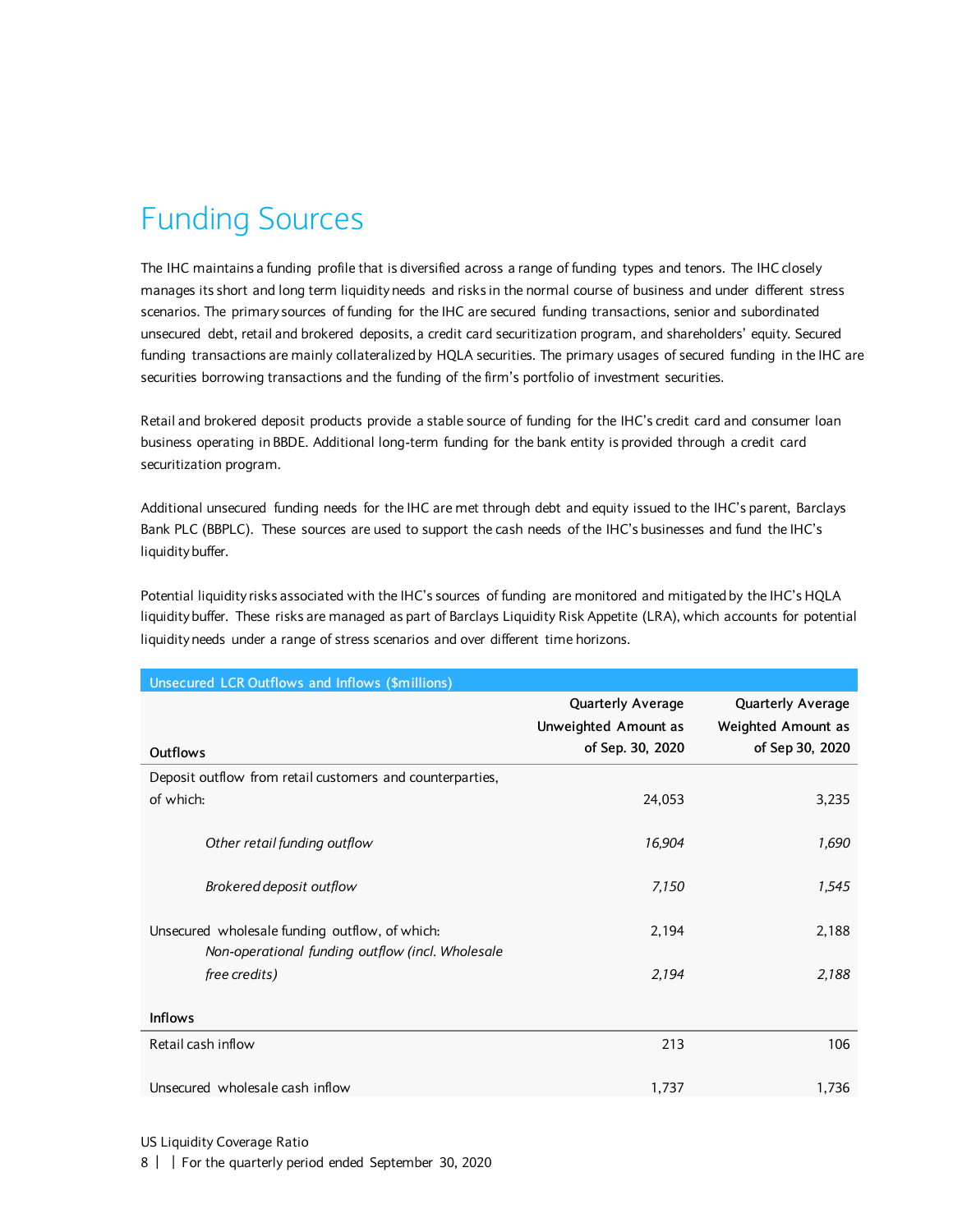#### <span id="page-8-0"></span>Currency and Derivative Exposure

The IHC has limited principal exposure to derivatives instruments, as a majority of principal derivatives are booked in entities outside of the IHC. BCI holds direct membership with multiple US clearinghouses and provides agency clearing services for OTC cleared derivatives and exchange traded derivatives, including US listed equity options. Collateral calls on BCI arise from initial and variation margin requirements calculated by the clearinghouses.

The US LCR is calculated and reported on a consolidated basis in a common currency, USD. The majority of assets and liabilities in the IHC are USD denominated, however currency exposure may arise when assets and liabilities are not matched in the same currency. When this occurs, Treasury rebalances these currencies as necessary.

#### <span id="page-8-1"></span>Liquidity Management

The efficient management of liquidity is essential to retain the confidence of the financial markets. LCR is an indicator of an entity's ability to meet liquidity needs over a 30-day period of significant liquidity stress. Barclays Treasury continuously monitors its internally developed stress tests as well as the LCR to maintain adherence to internal limits and external regulatory requirements.

Barclays' management of funding and liquidity in the US is bound by limits that support the LRA. The LRA is set by the board of Barclays in line with Barclays' Enterprise Risk Management Framework (ERMF). Treasury actively manages funding and liquidity within the limit framework, leveraging early warning indicators (EWIs), targets, and triggers to keep US-based legal entities, branches, and businesses within the established risk appetite.

The Treasury Risk function is an independent review function responsible for the governance of the liquidity risk mandate defined by the Barclays board. Barclays' comprehensive control framework for managing liquidity risk is designed to deliver the appropriate term and structure of funding consistent with the LRA.